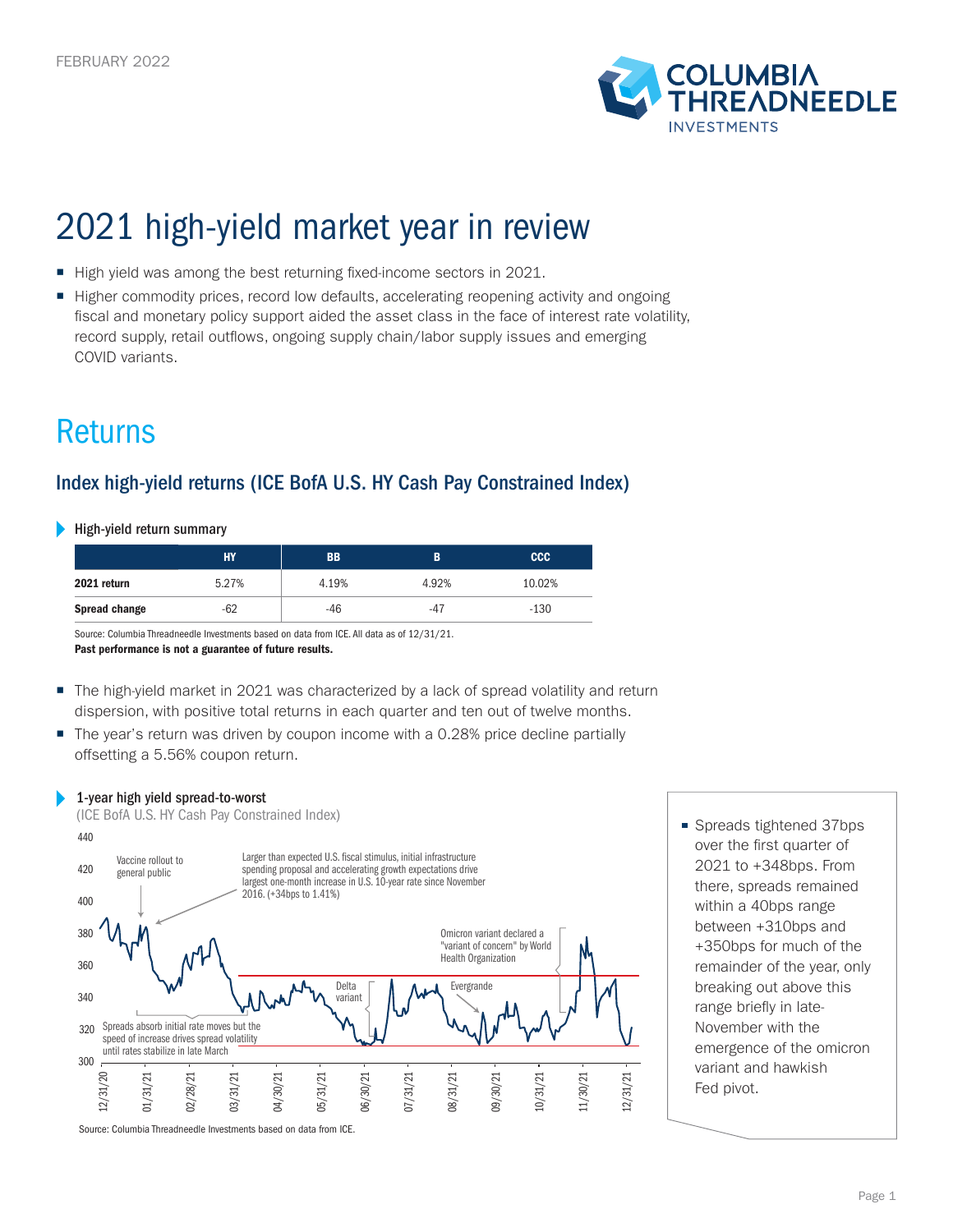CCC-rated securities outperformed materially with a 10.02% total return, with economic reopening driving tightening over the first half of the year; lower interest rate sensitivity as compared to higher rated issuers was also a driver.

- The outperformance of CCCs was not broad based, however. The top-10 (out of approximately 150 CCC-rated issuers) contributed nearly half of the rating category's total return.
- Seven of the top-10 contributors were energy sector issuers.
- Two others, AMC Entertainment (AMC) and Exela Technologies (EXLINT) were driven by "meme stock" frenzy early in the year.

# Returns by industry (ICE BofA U.S. HY Cash Pay Constrained Index)

- Energy was by far the best performing sector of 2021 with a 13.62% total return driven by a 59% increase in oil prices over the year. This follows a year in which it was the only sector with a negative total return.
- Other notable outperformers included transportation and automotive with 8.04% and 6.21% total returns, respectively.
- While all ICE level-3 sectors exhibited positive total returns during the year, more stable and defensive sectors underperformed. The utility, telecommunications, media and healthcare sectors were the notable laggards with returns of 1.27%, 1.57%, 2.11% and 2.74%, respectively.

#### Þ Quarterly progression of industry returns (%)

(ICE BofA U.S. HY Cash Pay Constrained Index)

|                            | Q1      | Q <sub>2</sub> | Q3   | Q4      | <b>YTD</b> |
|----------------------------|---------|----------------|------|---------|------------|
| Automotive                 | 0.65    | 3.12           | 0.32 | 2.01    | 6.21       |
| <b>Banking</b>             | $-0.35$ | 3.21           | 1.47 | 0.39    | 4.76       |
| Basic industry             | 0.61    | 2.54           | 0.76 | 0.93    | 4.93       |
| Capital goods              | 1.20    | 1.94           | 0.96 | 0.62    | 4.79       |
| Consumer goods             | $-0.05$ | 3.35           | 1.09 | 0.90    | 5.36       |
| Energy                     | 3.83    | 6.10           | 1.71 | 1.41    | 13.62      |
| <b>Financial services</b>  | 0.18    | 2.16           | 0.99 | 0.76    | 4.14       |
| Healthcare                 | 0.13    | 1.42           | 0.80 | 0.37    | 2.74       |
| Insurance                  | 0.75    | 1.93           | 1.25 | 0.63    | 4.63       |
| Leisure                    | 1.51    | 2.12           | 0.69 | 0.64    | 5.05       |
| Media                      | $-0.38$ | 2.00           | 0.54 | $-0.05$ | 2.11       |
| Real estate                | 0.20    | 2.66           | 1.42 | 0.36    | 4.70       |
| Retail                     | 1.03    | 2.87           | 0.97 | 0.20    | 5.14       |
| Services                   | 1.05    | 2.37           | 0.84 | 0.93    | 5.28       |
| Technology and electronics | 0.03    | 1.96           | 0.92 | 0.51    | 3.45       |
| Telecommunications         | $-0.72$ | 1.70           | 0.53 | 0.07    | 1.57       |
| Transportation             | 3.70    | 2.74           | 0.56 | 0.83    | 8.04       |
| Utility                    | $-1.59$ | 1.52           | 0.96 | 0.41    | 1.27       |
| <b>Total</b>               | 0.82    | 2.75           | 0.94 | 0.68    | 5.27       |

Source: Columbia Threadneedle Investments based on ICE data. As of 12/31/21.

Past performance is not a guarantee of future results.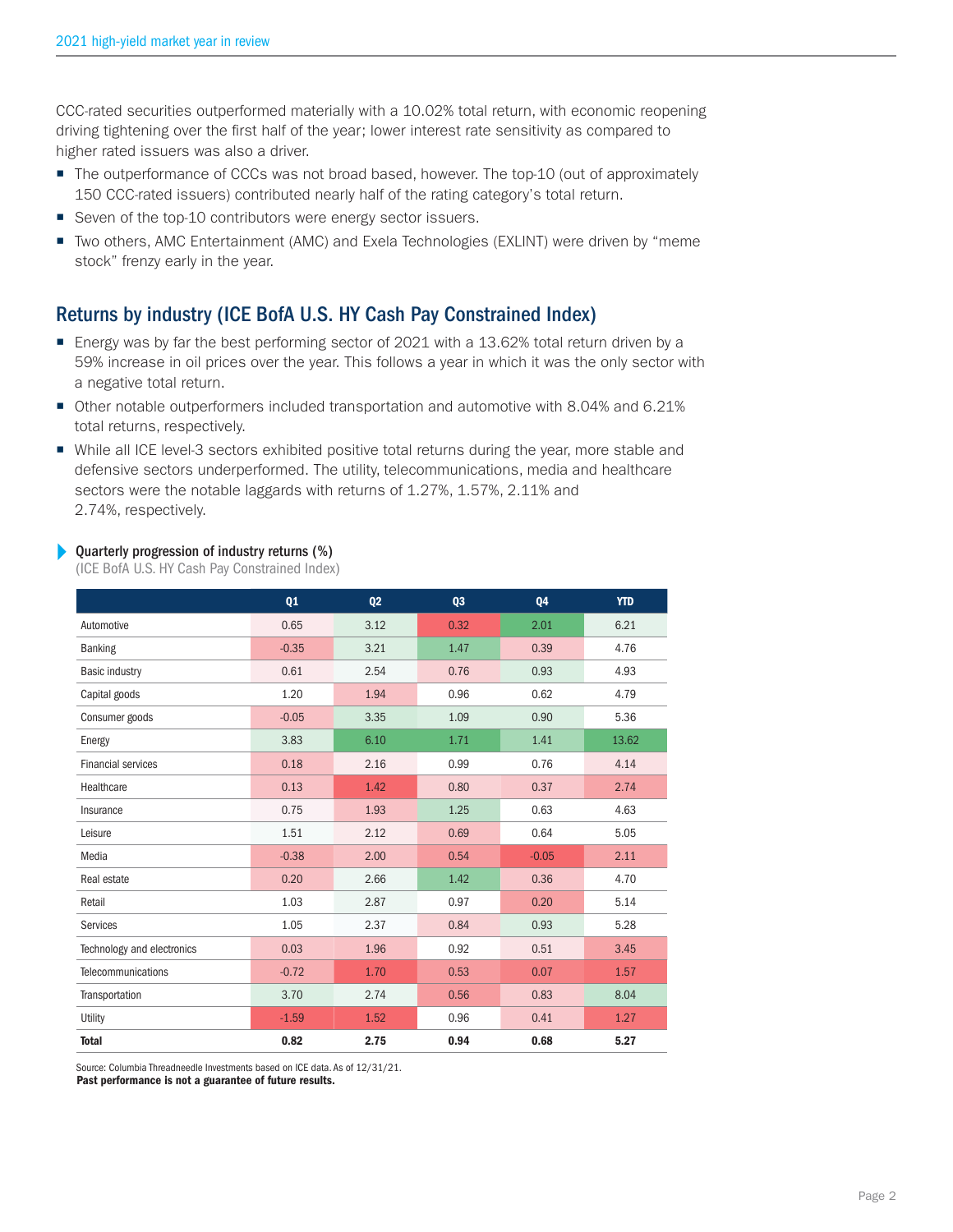## High-yield valuations (ICE BofA U.S. HY Cash Pay Constrained Index)

High-yield valuations widened briefly with the emergence of the new delta and omicron variants in advance of observed case count increases in the U.S.

U.S. high-yield spread-to-worst vs. reported COVID-19 cases (U.S.)



Source: Columbia Threadneedle Investments based on data from ICE and Bloomberg.

# Quarterly recaps

High-yield return summary (%)\*

|            | Q1      | Q <sub>2</sub> | Q3   | Q4   | 2021  |
|------------|---------|----------------|------|------|-------|
| <b>BB</b>  | $-0.29$ | 2.75           | 1.08 | 0.60 | 4.19  |
| B          | 1.17    | 2.15           | 0.68 | 0.83 | 4.92  |
| <b>CCC</b> | 4.63    | 3.84           | 1.03 | 0.23 | 10.02 |
| Total*     | 0.82    | 2.75           | 0.94 | 0.68 | 5.27  |

Referencing the ICE BofAML U.S. HY Cash Pay Constrained Index.

Source: Columbia Threadneedle Investments based on data from ICE. All data as of 12/31/21.

## First quarter 2021

The ICE BofA U.S. High Yield Cash Pay Constrained Index returned 0.82% over the first quarter. Lower-rated issuers outperformed materially. BB, B and CCC-rated issues returned -0.29%, 1.17% and 4.63%, respectively. Overall spreads ended the quarter 37bps tighter.

The asset class was supported by higher commodity prices, accelerating vaccine rollout and reopening progress and the finalization of a third round of U.S. fiscal stimulus. Driven by a larger than initially expected U.S. fiscal stimulus package, improving U.S. growth expectations and reopening activity and the initial outlines of a proposed \$2.2 trillion U.S. infrastructure program, the U.S. 10-year treasury rate rose 83bps over the quarter to 1.74%. Unsurprisingly, higher quality and longer-dated issues underperformed in the rising rate environment. Returns by maturity bucket over the quarter were 2.24%, 0.68% and -1.70% for 0–5 years, 5–8 years and 8+ years to maturity, respectively.

The modest overall total return for the quarter masked significant dispersion by rating quality with material outperformance of lower-rated issuers, particularly within the distressed portions of the market. Within the CCC and lower category, returns by subcategory ratings for the first quarter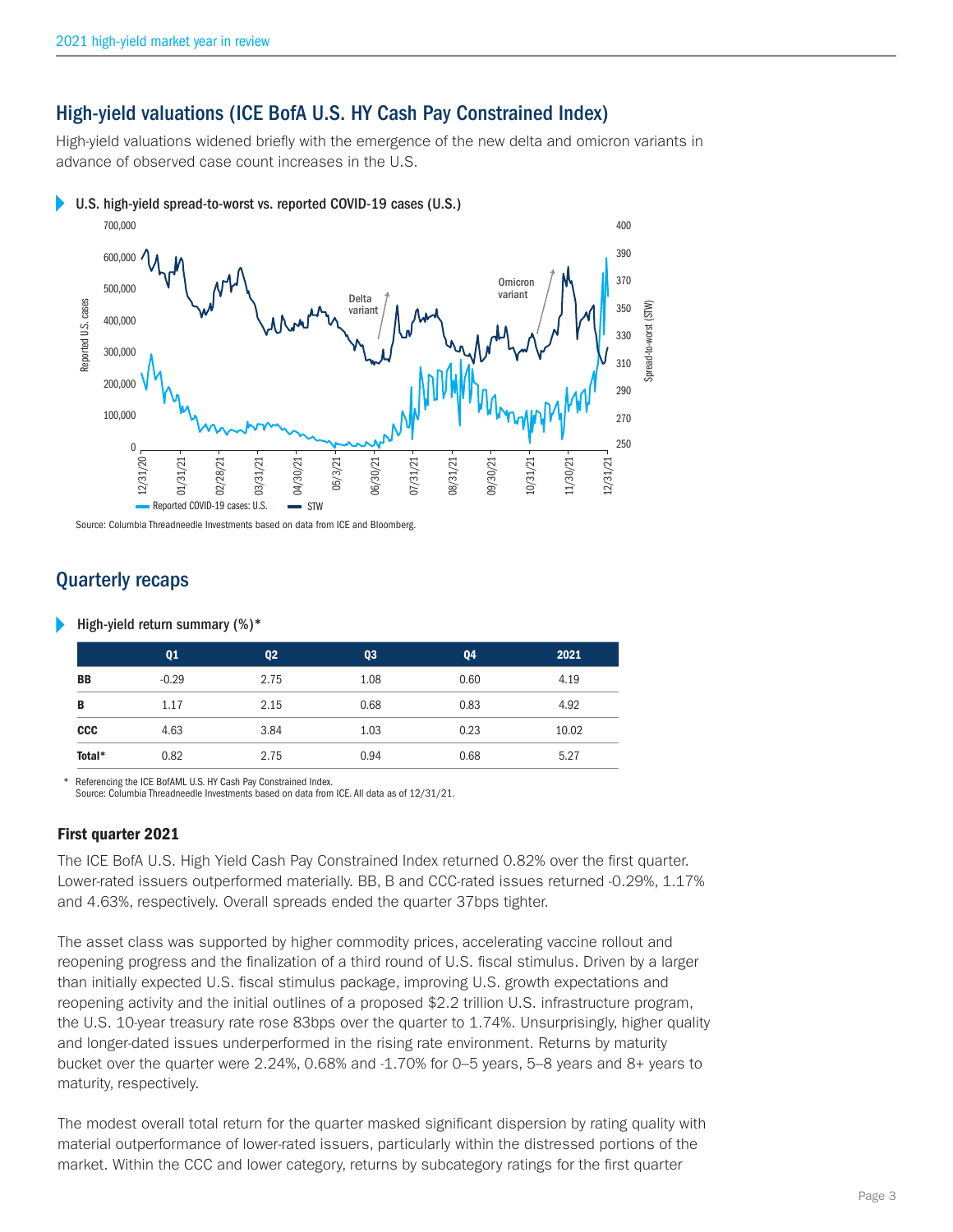were 4.2%, 16.3% and 15.4% for CCC, CC, C-rated issuers, respectively. Returns within the CC and C-rated category were primarily driven a handful of issuers within the energy and healthcare sectors. Oil prices were nearly 22% higher, leading to material outperformance by the energy sector. Transportation and leisure were also notable outperformers, benefiting from the vaccine rollout and reopening activity. Utilities, telecommunications, media and banking were notable underperformers. Issuance at \$158.6 billion across 242 issues was a quarterly record.

## Second quarter 2021

The ICE BofA U.S. High Yield Cash Pay Constrained Index returned 2.75% over the second quarter. Lower-rated issuers continued to outperform although to a lesser degree than the first quarter. BB, B and CCC-rated issues returned 2.75%, 2.15% and 3.84%, respectively. Overall spreads ended the quarter 34bps tighter.

High-yield valuations were somewhat range-bound over the first two months of the period but tightened sharply in June. Returns were driven by sharply higher commodity prices, strong earnings and economic data driven by the successful vaccine rollout in the U.S. and subsequent reopening activity and lower interest rates. These factors offset retail outflows, heavy new issuance, and ongoing supply chain issues and labor shortages. After reaching a YTD high of 1.74% on March 31, the 10-year U.S. Treasury rate decreased 29bps over the quarter. Oil prices were 24% higher over the quarter, resulting in material outperformance from the energy sector. Other outperformers for the quarter included consumer goods, banking, automotive and retail. Meanwhile, healthcare, utilities, telecommunications and capital goods underperformed. Default activity was modest over the quarter leaving the last-12-months par-weighted default rate at 1.63% according to J.P. Morgan. For the first half of 2021, default activity was the lightest since 2011 according to J.P. Morgan. New issuance of \$140.5 billion in the second quarter was the third highest quarter on record, behind Q1 '21 and Q2 '20.

### Third quarter 2021

The ICE BofA U.S. High Yield Cash Pay Constrained Index returned 0.94% for the third quarter. There was limited dispersion by rating over the period. BB, B and CCC-rated issuers returned 1.08%, 0.69% and 1.03%, respectively. Overall spreads were 11bps wider over the quarter.

High-yield bond prices declined over the quarter but were offset by coupon income, resulting in a modest positive total return. Spreads were slightly wider, masking a few brief widening events that were driven by the ongoing spread of the delta variant, heightened equity volatility, and fears around Chinese property sector contagion. Each of these events which were followed by quick recoveries. Concerns over slowing economic growth, volatile interest rates and mixed technicals also weighed on sentiment.

While there were brief periods of volatility, return dispersion in high yield during the quarter (as defined by comparing the top decile performers with the bottom decile performers) was the lowest it's been since we began tracking it in 2015. It's also notable that Q2 '21 had the second lowest dispersion.

While the 10-year U.S. Treasury rate increased only 2bps over the quarter, it ended 32bps above the intra-quarter low of 1.17% seen in early August and was 19bps higher over the last week of the period. Oil (WTI) prices were 2% higher, ending at \$75.03/bbl. The small point-to-point changes hides a 15% intra-quarter drawdown and subsequent recovery. Despite volatile oil prices, energy was again the top performing sector. Other outperformers include banking, real estate and insurance. Underperformers included automotive, telecommunications, transportation and media. There were zero defaults during the third quarter. The last-12-months par-weighted default rate according to J.P. Morgan declined to 0.99%.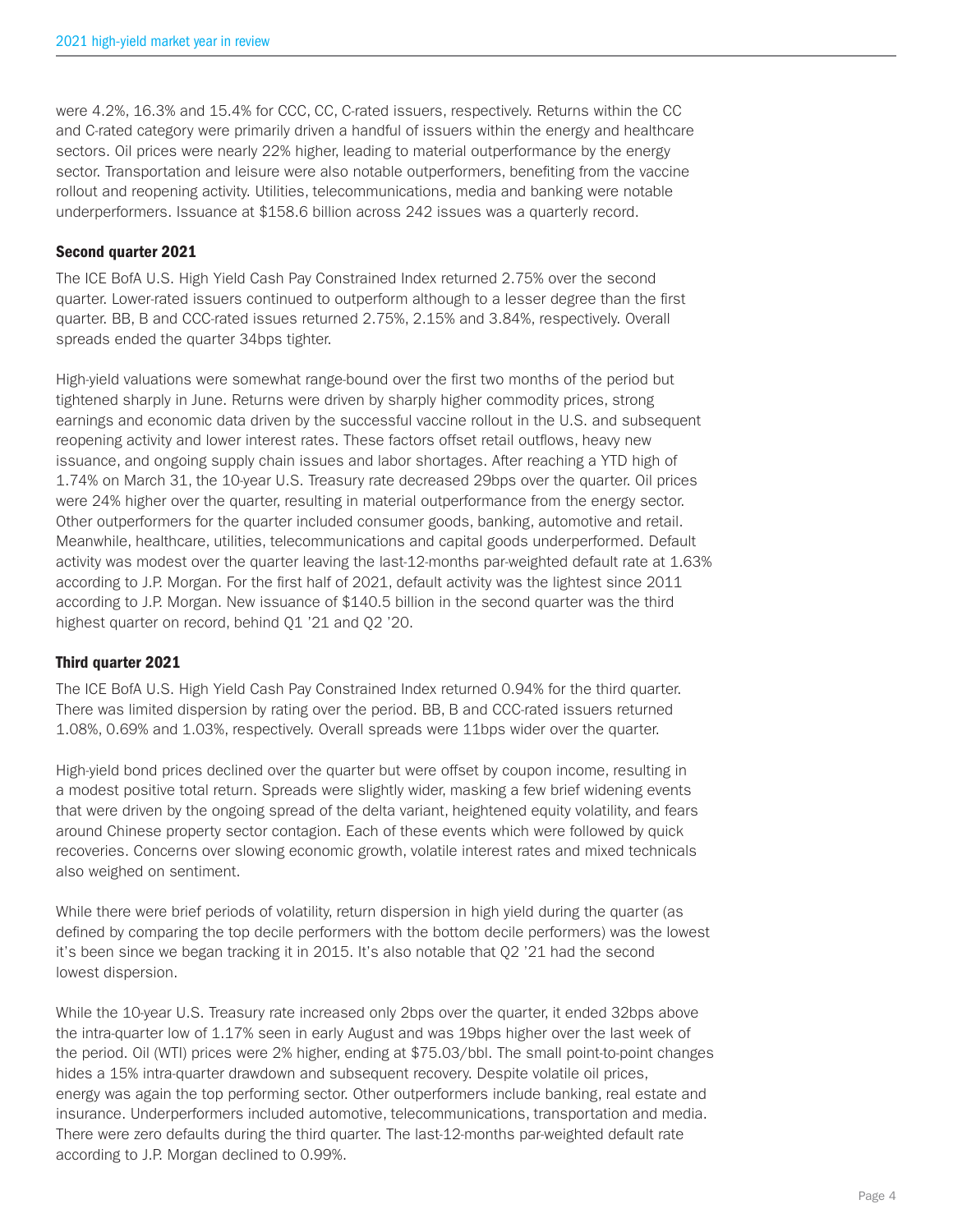### Fourth quarter 2021

The ICE BofA U.S. High Yield Cash Pay Constrained Index returned 0.68% in the fourth quarter. Lower-rated issues underperformed with BB, B and CCC-rated issues returning 0.60%, 0.83% and 0.23%, respectively. Overall spreads ended the quarter 2bps tighter.

The fourth quarter's positive total return and modest spread tightening masks notable intraquarter volatility driven by interest rate volatility, the emergence of the omicron variant and the Fed's hawkish pivot. While spreads were unchanged for the quarter through mid-November, higher interest rates had already driven high-yield bond prices lower. However, spreads broke out of the narrow trading range of the previous eight months and widened nearly 50bps over the last week of November as the emergence of the omicron variant led to increased economic concerns.

While Fed speaker commentary had been trending hawkish throughout the quarter, Chairman Powell's November 30 commentary to the Senate Banking Committee indicating an earlier-thanexpected end to asset purchases also weighed on investor sentiment. The market reversed all of November's spread widening in December, however, as initial data indicated the omicron variant to be less virulent than previous mutations. The top-performing sectors over the quarter included automotive, energy, services and basic industry. Underperformers included media, telecommunications and retail.

# Notable items

## ETF return summary

The three largest high yield focused ETFs (by AUM), JNK, HYG and USHY returned 3.99%, 3.75% and 5.01% (net of fees), respectively.

#### Þ Quarterly progression of notable high yield ETF retuns (% net of fees)

|                                     | Q <sub>1</sub> | Q <sub>2</sub> | Q3   | Q4   | 2021 |
|-------------------------------------|----------------|----------------|------|------|------|
| SPDR Bloomberg HY (JNK)             | 0.61           | 2.14           | 0.49 | 0.70 | 3.99 |
| iShares iBoxx HY (HYG)              | 0.58           | 2.01           | 0.34 | 0.77 | 3.75 |
| iShares Broad USD High Yield (USHY) | 0.70           | 2.62           | 0.70 | 0.91 | 5.01 |
| Source: Bloomberg, iShares.         |                |                |      |      |      |

|                               |      | n۵<br>JZ. | 03   | ባ4   | 2021 |
|-------------------------------|------|-----------|------|------|------|
| ICE BofA US HY CP Cons. Index | 0.82 | 75        | 0.94 | 0.68 | 5.27 |

Past performance does not guarantee future results.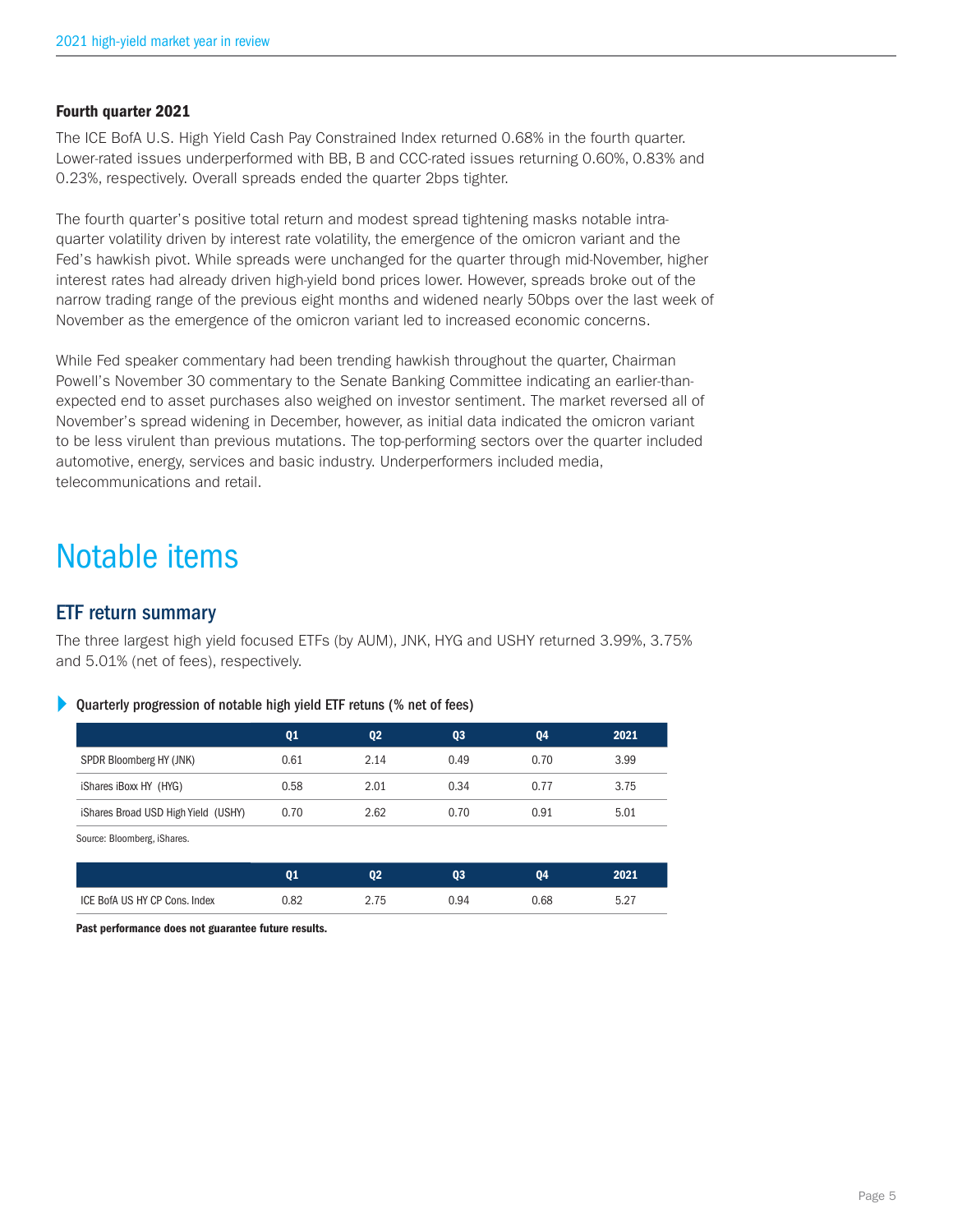# Fallen angels, rising stars

- 2021 saw a partial reversal of the prior year's record fallen angel activity with \$59 billion of rising stars vs. only \$10 billion of fallen angels.
- Rising star activity was concentrated in the energy, technology and media sectors.
- Of the \$59 billion of rising stars in 2021, \$24 billion were previous fallen angels.

### 2021 fallen angels

| <b>Ticker</b> | <b>Issuer</b>                  | Par (\$b) | <b>Sector</b>     |
|---------------|--------------------------------|-----------|-------------------|
| JWN           | NORDSTROM INC                  | 2.791     | Retail            |
| <b>PRGO</b>   | PERRIGO COMPANY                | 2,454     | Healthcare        |
| PTEN          | PATTERSON-UTI ENERGY INC       | 860       | Energy            |
| RAKUTN        | RAKUTEN INC                    | 800       | Retail            |
| <b>HXL</b>    | <b>HEXCEL CORP</b>             | 700       | Capital goods     |
| <b>RWNYNY</b> | GENTING NY LLC/GENNY CAP       | 525       | Gaming            |
| <b>UFS</b>    | <b>DOMTAR CORP</b>             | 500       | Packaging/paper   |
| FTI.          | <b>TECHNIPFMC PLC</b>          | 460       | Energy            |
| <b>RWLVCA</b> | RESORTS WORLD/RWLV CAP         | 350       | Gaming            |
| <b>BSIG</b>   | <b>BRIGHTSPHERE INVESTMENT</b> | 275       | <b>Financials</b> |
| PRA           | PROASSURANCE COR               | 250       | <b>Financials</b> |

#### 2021 rising stars  $\blacktriangleright$

| <b>Ticker</b> | <b>Issuer</b>                  | Par (\$b) | <b>Sector</b>     |
|---------------|--------------------------------|-----------|-------------------|
| <b>NFLX</b>   | <b>NETFLIX INC</b>             | 8,900     | Media             |
| <b>CVECN</b>  | <b>CENOVUS ENERGY</b>          | 5,713     | Energy            |
| <b>CLR</b>    | <b>CONTINENTAL RESO</b>        | 4,761     | Energy            |
| <b>OVV</b>    | <b>OVINTIV INC</b>             | 4,538     | Energy            |
| <b>JBSSBZ</b> | JBS USA LUX/JBS USA FIN        | 4,050     | Food producers    |
| <b>BERY</b>   | BERRY GLOBAL GROUP INC         | 3,975     | Packaging/paper   |
| <b>CF</b>     | CF INDUSTRIES INC              | 2,750     | Chemicals         |
| DELL          | <b>DELL TECHNOLOGIES INC</b>   | 2,577     | Technology        |
| <b>EPR</b>    | <b>EPR PROPERTIES</b>          | 2,375     | Travel            |
| <b>MTNA</b>   | ARCELORMITTAL                  | 2,311     | <b>Metals</b>     |
| <b>WDC</b>    | <b>WESTERN DIGITAL CORP</b>    | 2,300     | Technology        |
| <b>JWN</b>    | <b>NORDSTROM INC</b>           | 2,116     | Retail            |
| FE.           | <b>FIRSTENERGY CORP</b>        | 2,000     | <b>Utilities</b>  |
| <b>VRSN</b>   | <b>VERISIGN INC</b>            | 1,800     | Technology        |
| <b>ORVO</b>   | OORVO INC                      | 1.548     | Technology        |
| <b>FCAIM</b>  | <b>FIAT CHRYSLER AU</b>        | 1,468     | Autos             |
| <b>MDC</b>    | MDC HOLDINGS INC               | 1,400     | Real estate       |
| <b>MCHP</b>   | MICROCHIP TECHNOLOGY INC       | 1,200     | Technology        |
| GS            | <b>GOLDMAN SACHS GROUP INC</b> | 939       | <b>Financials</b> |
| URI           | UNITED RENTALS NORTH AM        | 750       | Capital goods     |
| <b>AKERBP</b> | <b>AKER BP ASA</b>             | 500       | Energy            |
| <b>AMD</b>    | ADVANCED MICRO DEVICES         | 312       | Technology        |
| <b>SKGID</b>  | SMURFIT CAPITAL FNDG PLC       | 292       | Packaging/paper   |

Source: Bank of America.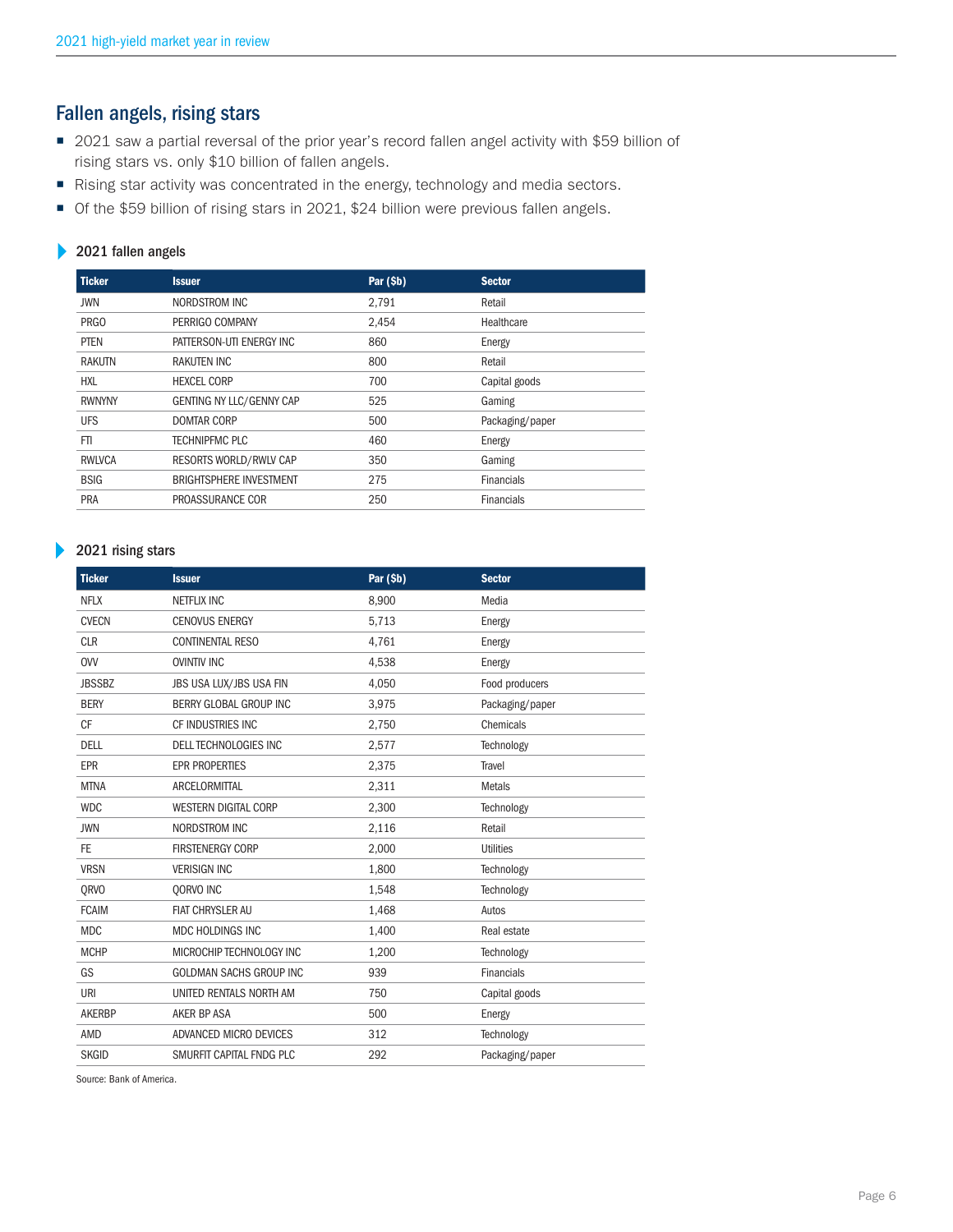## Upgrades/downgrades

Rating agency activity also reversed from the prior year's trend with 28% of high yield par value receiving an upgrade during the year and upgraded par value outgaining downgrades by a 2.5:1 ratio.





## Defaults and recoveries

- **Default activity declined dramatically from 2020 levels with the J.P. Morgan par-weighted default** rate ending the year at 0.27%.
	- The 2021 par-weighted default rate is a new record low, 0.09% below 2007's 0.36% rate.
- Per J.P. Morgan, there were eight defaults on just \$4.1 billion of par during the year.



## J.P. Morgan par weighted default rate

Source: Columbia Threadneedle Investments based on data from J.P. Morgan. As of 12/31/21.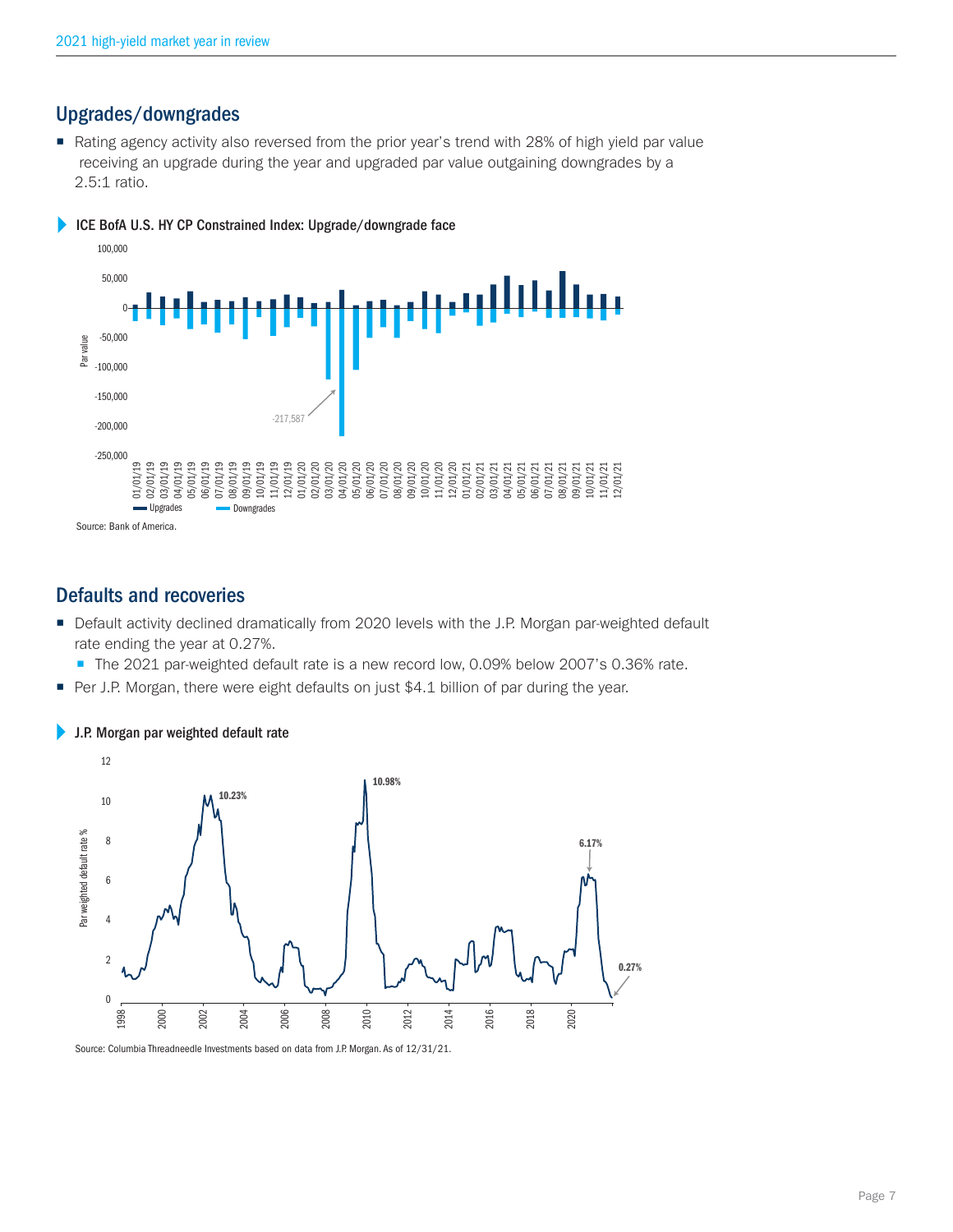#### 2021 high-yield defaults Þ

| <b>Issuer</b>                    | <b>Ticker</b> | Bonds (par, \$b) | <b>Sector</b>             | <b>Date</b> |
|----------------------------------|---------------|------------------|---------------------------|-------------|
| Carsion Traval Inc.              | CARLTV        | 900              | Services                  | 06/15/21    |
| <b>HighPoint Operating</b>       | <b>HPR</b>    | 625              | Energy                    | 03/15/21    |
| Washington Prime Group           | <b>WPG</b>    | 600              | Financial                 | 02/15/21    |
| Seadrill                         | <b>SDRL</b>   | 515              | Energy                    | 01/15/21    |
| <b>GTT Communications</b>        | <b>GTTN</b>   | 500              | <b>Telecommunications</b> | 06/30/21    |
| <b>Voyager Aviation Holdings</b> | VAHLLC        | 415              | Transportation            | 02/15/21    |
| Riverbed Technology              | <b>RVBD</b>   | 400              | Technology                | 11/15/21    |
| <b>Basic Energy Services</b>     | <b>BASX</b>   | 300              | Energy                    | 04/15/21    |
|                                  |               |                  |                           |             |

Source: J.P. Morgan.

The average recovery rate in 2021 rebounded to 47%, with an admittedly small sample set, following two consecutive years of average recovery rates in the low-20% range.

|                           | <b>Defaults</b> | <b>Recovery</b> |                             | <b>Defaults</b> | <b>Recovery</b> |
|---------------------------|-----------------|-----------------|-----------------------------|-----------------|-----------------|
| Transportation            | 1.3             | 68.0            | Food and beverages          | 0.0             | N/A             |
| Services                  | 1.2             | 62.0            | Gaming, lodging and leisure | 0.0             | N/A             |
| <b>Telecommunications</b> | 0.8             | 38.0            | Healthcare                  | 0.0             | N/A             |
| Energy                    | 0.7             | 34.2            | Housing                     | 0.0             | N/A             |
| <b>Financials</b>         | 0.7             | 53.7            | Industrials                 | 0.0             | N/A             |
| Technology                | 0.0             | N/A             | Metals and mining           | 0.0             | N/A             |
| Cable and satellite       | 0.0             | N/A             | Retail                      | 0.0             | N/A             |
| Diversified media         | 0.0             | N/A             | <b>Total</b>                | 0.27            | 47.0            |

#### Par-weighted default and recovery rates (%)

Source: Columbia Threadneedle Investments based on data from J.P. Morgan. As of 12/31/21.

## New issues

- New issuance marked a new calendar year record of \$483 billion across 730 new issues, according to J.P. Morgan, eclipsing the previous record of \$440 billion set in 2020.
- **Despite the record issuance, there was little deterioration in issuance by credit quality.** Issuance by rating for the year was 41%, 45% and 14% for BB, B and CCC-rated issuers, respectively, with CCC issuance only modestly larger than the rating category's index share.
- Refinancing declined as a use of proceeds to 60.2%, from 66% in 2020, with an offsetting increase in M&A related issuance to 20%, which trended higher throughout the year and represented nearly 32% of Q4 issuance.
- The high-yield market saw 128 debut issuers in 2021 (according to J.P. Morgan). This compares to 90 debut issuers in 2020 and an average of 72 debut issuers between 2015 and 2020.
	- The record high for debut high-yield issuers was seen in 2010 with 135.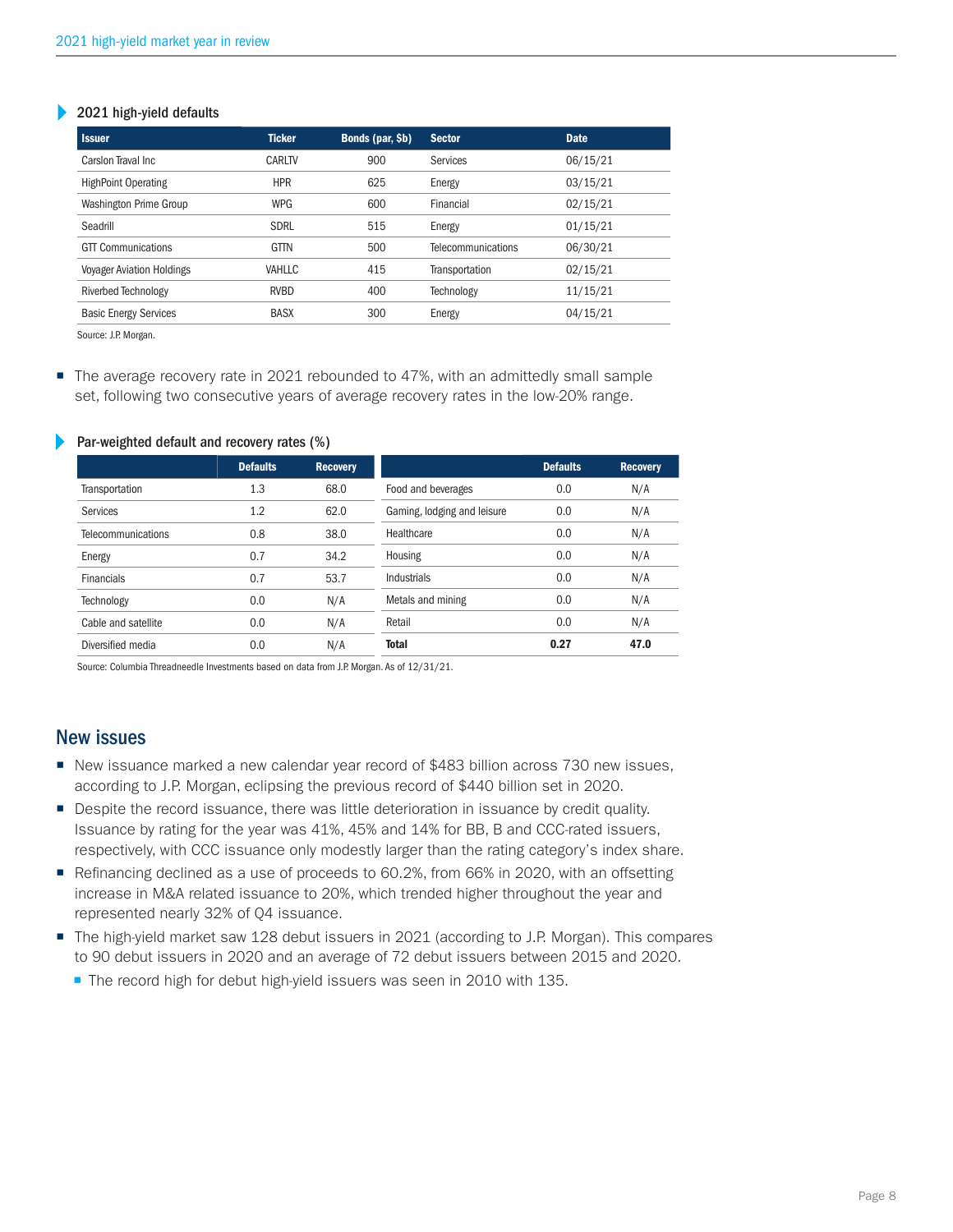#### Annual high yield new issue volume (\$b)



#### Þ High-yield new issuance: Percent of total issuance

| Rating              | Q <sub>1</sub> | Q <sub>2</sub> | Q <sub>3</sub> | Q4    | 2021  |
|---------------------|----------------|----------------|----------------|-------|-------|
| Split BBB           | 1.7            | 0.7            | 0.0            | 0.0   | 0.9   |
| <b>BB</b>           | 38.2           | 41.1           | 38.9           | 41.8  | 39.9  |
| Split BB            | 12.0           | 8.3            | 13.0           | 17.5  | 12.0  |
| B                   | 34.1           | 33.7           | 36.4           | 28.0  | 33.4  |
| Split B             | 4.9            | 3.0            | 3.6            | 4.6   | 4.0   |
| ccc                 | 9.1            | 12.3           | 8.1            | 7.8   | 9.6   |
| NR.                 | 0.0            | 0.9            | 0.0            | 0.3   | 0.2   |
| <b>Total</b>        | 100.0          | 100.0          | 100.0          | 100.0 | 100.0 |
| Use of proceeds     | Q <sub>1</sub> | Q <sub>2</sub> | Q3             | Q4    | 2021  |
| Acquisition finance | 10.3           | 19.7           | 27.2           | 31.5  | 20.0  |
| General corporate   | 10.0           | 15.4           | 13.5           | 21.1  | 15.8  |
| Refinancing         | 77.1           | 59.6           | 55.5           | 43.1  | 60.2  |
| Dividend/other      | 2.6            | 5.3            | 3.8            | 4.3   | 4.0   |
| <b>Total</b>        | 100.0          | 100.0          | 100.0          | 100.0 | 100.0 |

Source: Columbia Threadneedle Investments based on data from J.P. Morgan. As of 12/31/21.

- The 2020 phenomenon of elevated 5-year issuance normalized in 2021 while issuance by other tenors remained in normal ranges.
	- As a reminder, elevated 5-year issuance was seen in 2020 as issuers opportunistically tapped the market for liquidity, preferring shorter-dated issuance given the uncertainty around when/if the proceeds would ultimately be needed.

#### High-yield issuance by tenor



Source: Columbia Threadneedle Investments based on data from ICE. As of 12/31/21.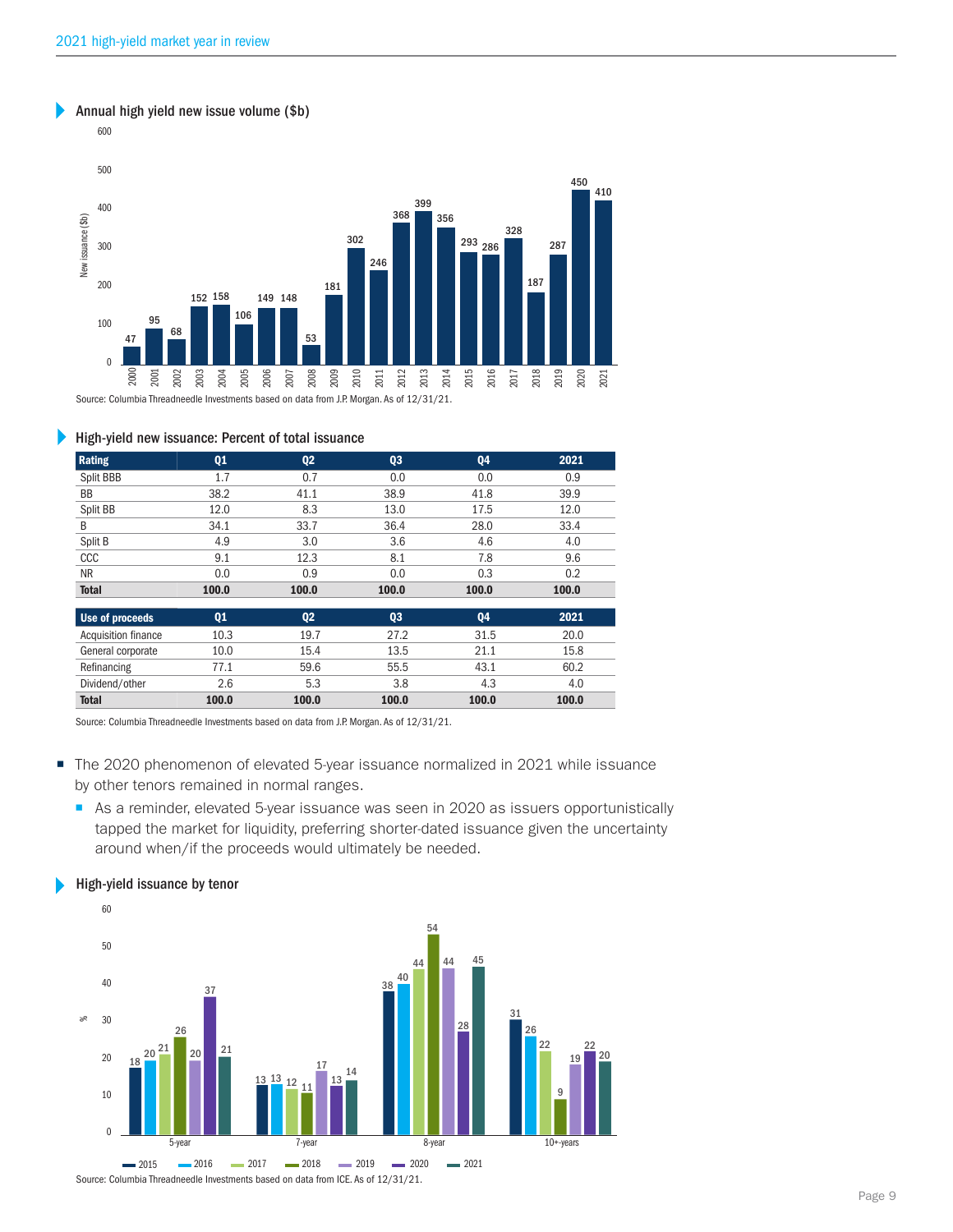# ESG Considerations

- Green, sustainability and sustainability-linked, and social bond issuance saw a sharp increase over 2020 activity with proceeds largely concentrated in green and sustainability-linked issuance.
- While such issuance increased nearly 700% y/y to approximately \$16 billion, it remains a small portion of the U.S. high-yield market with fewer than 30 issues currently included in the ICE BofA U.S. HY indices, accounting for roughly 1.3% of overall market value.
- For background, these categories are defined as follows:
	- A green bond is categorized as such if the net proceeds of the instrument will be applied toward green projects or activities that promote climate change mitigation or adaptation, or other environmental sustainability purposes.
	- A sustainability bond indicates the proceeds will be applied toward projects that are dedicated to environmentally sustainable outcomes (a combination of green and social activities as eligible projects).
	- A social bond indicates the proceeds will be applied toward projects that promote improved social welfare and positive social impact directly for underprivileged, low income, marginalized, excluded or disadvantaged populations.
	- A sustainability linked bond (SLB) indicates the issuer is committing explicitly (including in the bond documentation) to future improvements in corporate level sustainability outcome(s) within a predefined timeline. Unlike green, sustainability or social bonds, SLB proceeds may be used for general purposes.



## Green, sustainability and social U.S. high yield issuance

Source: Columbia Threadneedle Investments based on data from Bloomberg, ICE. As of 12/31/21.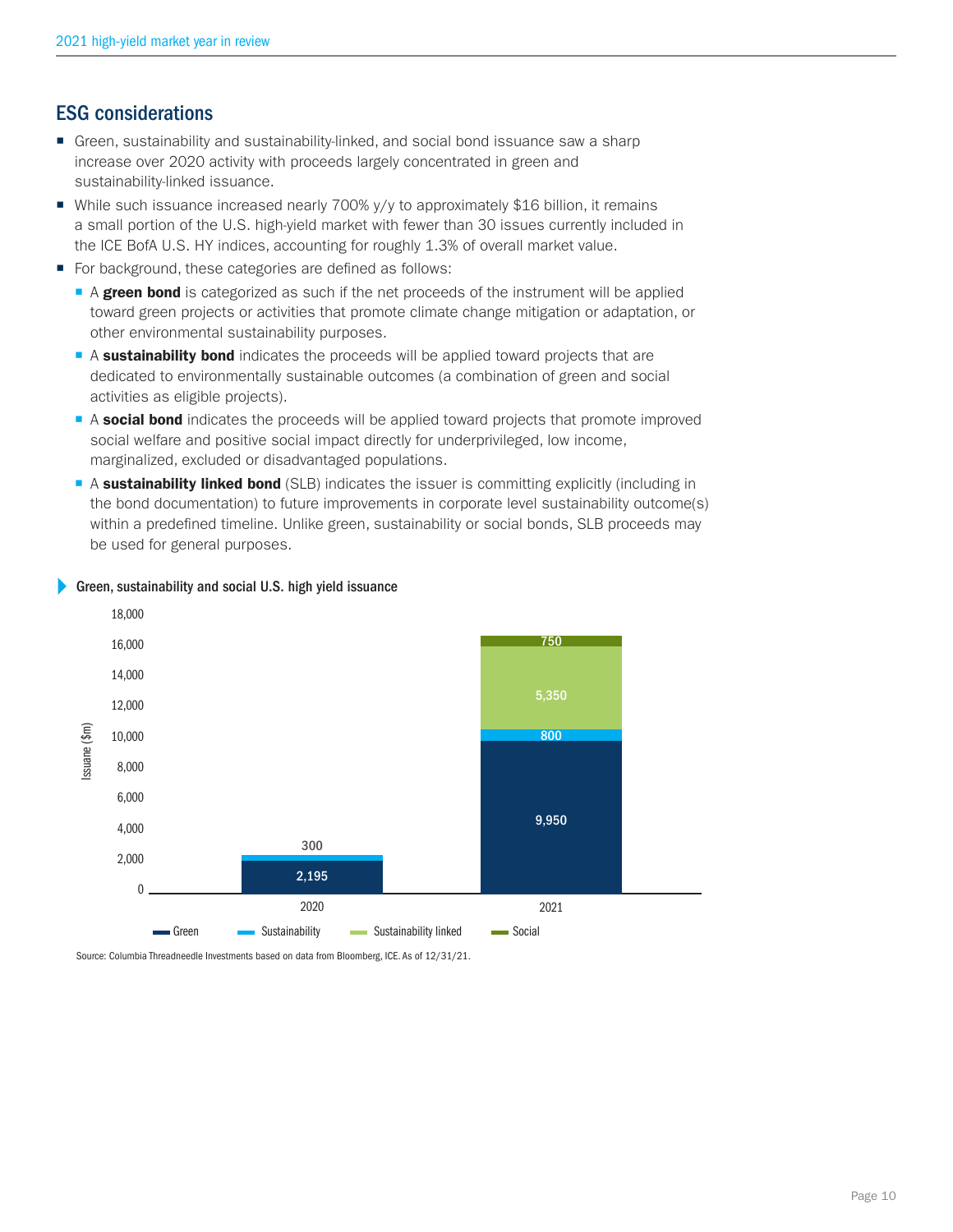- On a related topic, the table below breaks out the U.S. high-yield market into buckets based on an issuer's MSCI ESG score. A few observations:
	- The lowest and non-rated ESG categories are also the highest yielding.
	- In general, the higher ESG score categories are also longer duration.
	- Credit agency rating scores are the lowest for non-rated and 0–2 ESG scores and highest for 8–10 ESG ratings. (0 worst, 10 best)
	- **The correlation between carbon intensity is less pronounced given the concentration of** higher carbon intensity among a few credits but the data indicates higher carbon intensity in the 0–4 ESG categories and less in the 4–10 scores.

## ICE BofA U.S. HY Constrained Index (%)

|             |           | Wt     | <b>YTW</b> | Dur  | <b>Carbon intensity</b> | Wtd avg         |
|-------------|-----------|--------|------------|------|-------------------------|-----------------|
|             | <b>NR</b> | 22.65  | 6.69       | 3.96 | 165.9                   | B <sub>2</sub>  |
| bucket      | $0 - 2$   | 9.18   | 5.25       | 4.33 | 212.5                   | <b>B1</b>       |
|             | $2 - 4$   | 24.29  | 4.72       | 4.50 | 580.2                   | BB <sub>3</sub> |
| ESG         | $4 - 6$   | 26.23  | 4.37       | 4.70 | 211.2                   | BB <sub>3</sub> |
| <b>MSCI</b> | $6-8$     | 15.14  | 4.03       | 4.93 | 196.6                   | BB <sub>3</sub> |
|             | $8 - 10$  | 2.52   | 3.72       | 4.74 | 115.7                   | B <sub>B2</sub> |
|             |           | 100.00 | 5.00       | 4.48 | 320.6                   |                 |

Source: ICE based on the ICE BofA U.S. HY Constrained Index as of 11/30/21.

- The tables below highlight the highly concentrated nature of carbon emissions within the U.S. high-yield market as of 12/31/21.
- $\blacksquare$  Measured using MSCI's Scope 1 and 2 carbon intensity (tC02e/\$m sales) data, the tables detail the top-10 most carbon intensive industries.
	- The top-10 most carbon intensive sectors account for nearly 83% of total carbon emissions intensity of the entire ICE BofA U.S. HY Cash Pay Constrained Index while representing just over 24% of total market value.
	- The top-5 most intensive sectors represent nearly 67% of all emissions intensity and just 18% of market value.
	- The top-10 most carbon intensive issuers represent approximately 46% of emissions intensity and just under 7% of market value.

### Top 10 most carbon intensive sectors

| <b>Industry</b>                       | <b>Carbon intensity</b><br>(tCO2e/5m sales) | <b>Index</b><br>weight $(\%)$ | <b>Contribution</b><br>to index<br>carbon intensity | Percent of<br>index carbon<br>intensity |       |
|---------------------------------------|---------------------------------------------|-------------------------------|-----------------------------------------------------|-----------------------------------------|-------|
| Electric - generation                 | 3.103.9                                     | 1.73                          | 76.1                                                | 24.5                                    |       |
| Energy $-$ exploration and production | 1.033.5                                     | 5.89                          | 53.8                                                | 17.3                                    | Top 5 |
| Gas - distribution                    | 761.5                                       | 5.62                          | 37.6                                                | 12.1                                    | 66.5% |
| Recreation and travel                 | 969.4                                       | 2.33                          | 21.1                                                | 6.8                                     |       |
| Metals/mining excluding steel         | 877.0                                       | 2.37                          | 17.9                                                | 5.8                                     |       |
| $Electric - integrated$               | 1.461.8                                     | 1.24                          | 15.1                                                | 4.9                                     |       |
| Air transportation                    | 957.8                                       | 1.08                          | 10.7                                                | 3.4                                     |       |
| Steel producers/products              | 216.8                                       | 0.63                          | 9.7                                                 | 3.1                                     |       |
| Chemicals                             | 142.5                                       | 1.52                          | 8.0                                                 | 2.6                                     |       |
| Packaging                             | 383.1                                       | 1.88                          | 6.1                                                 | 2.0                                     |       |
|                                       | Top 10 issuer totals:                       | 24.28                         | 256.2                                               | 82.5                                    |       |

Source: MSCI, Blackrock Aladdin.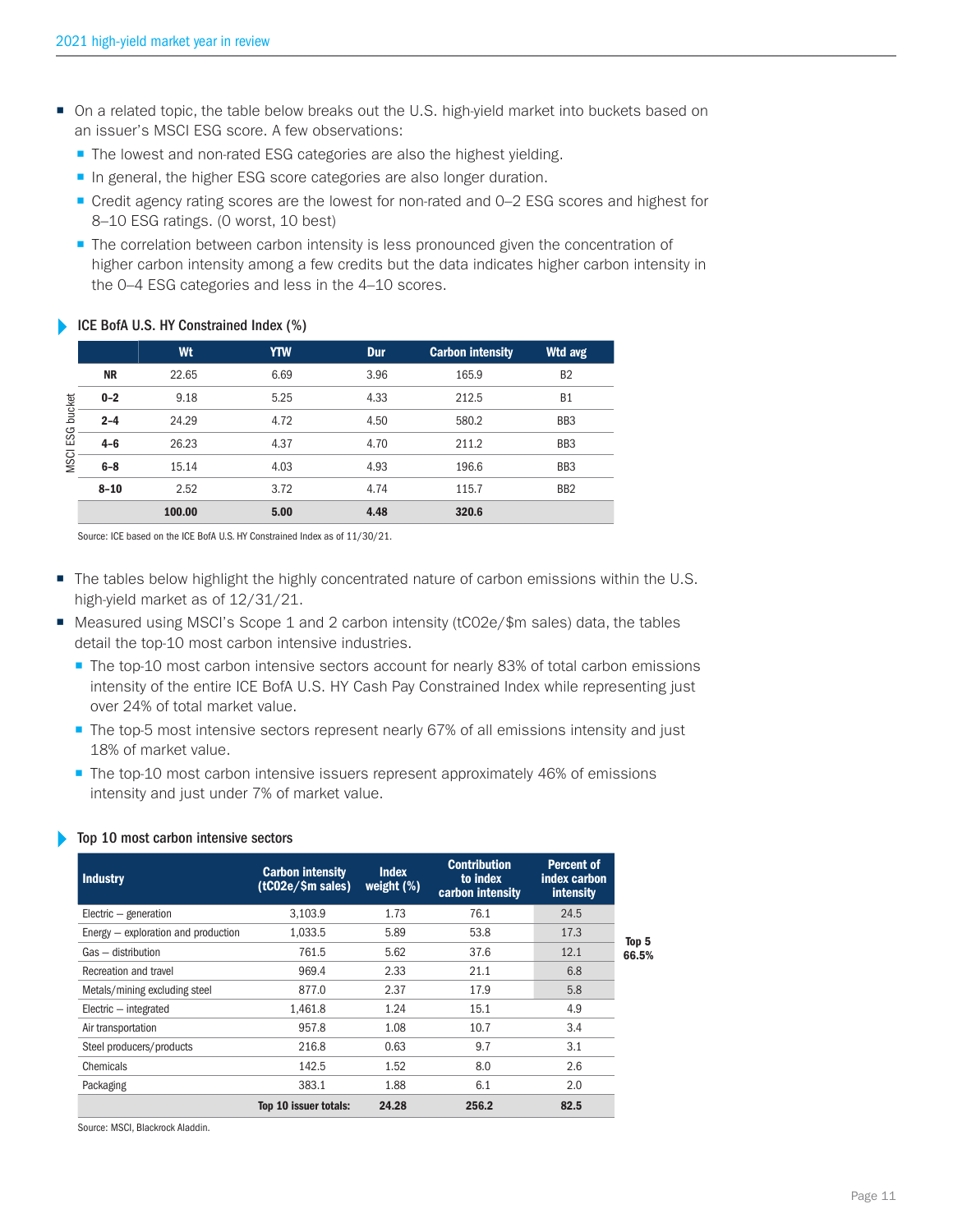#### Top 10 most carbon intensive issuers

| <b>Issuer</b>            | <b>Ticker</b> | <b>Carbon intensity</b><br>(tC02e/\$m sales) | <b>Index</b><br>weight $(\%)$ | <b>Contribution</b><br>to index<br>carbon intensity | <b>Percent of</b><br>index carbon<br>intensity |
|--------------------------|---------------|----------------------------------------------|-------------------------------|-----------------------------------------------------|------------------------------------------------|
| Vistra Operations        | <b>VST</b>    | 8.269.1                                      | 0.40                          | 33.2                                                | 10.7                                           |
| Occidental Petroleum     | 0XY           | 1.289.9                                      | 2.22                          | 28.6                                                | 9.2                                            |
| Calpine                  | <b>CPN</b>    | 5.361.5                                      | 0.44                          | 23.7                                                | 7.6                                            |
| <b>NRG Energy</b>        | <b>NRG</b>    | 3.300.2                                      | 0.37                          | 12.2                                                | 3.9                                            |
| Carnival Corp            | CCL           | 1.125.5                                      | 0.92                          | 10.4                                                | 3.3                                            |
| <b>First Energy Corp</b> | FE.           | 1.461.8                                      | 0.65                          | 9.5                                                 | 3.1                                            |
| Royal Caribbean          | <b>RCL</b>    | 1,132.8                                      | 0.63                          | 7.1                                                 | 2.3                                            |
| <b>EOM Midstream</b>     | EOM           | 1.248.5                                      | 0.56                          | 7.0                                                 | 2.3                                            |
| <b>DCP Midstream</b>     | <b>DCP</b>    | 1.374.8                                      | 0.44                          | 6.1                                                 | 2.0                                            |
| Cleveland-Cliffs Inc.    | CLF           | 2.012.7                                      | 0.28                          | 5.7                                                 | 1.8                                            |
|                          |               | Top 10 issuer totals:                        | 6.92                          | 143.6                                               | 46.2                                           |

Source: MSCI, Blackrock Aladdin.

# High-yield flows

- Retail flows were much less volatile as compared to prior year but were negative, ending the year at -\$13 billion.
- Following unprecedented weekly swings in 2020, 2021 produced only one top-twenty retail outflow (\$5.3 billion for the week ending March 10) and inflow (\$3.8 billion for the week ending April 7).



#### Annual high-yield bond fund flows

# Index Changes

- The market value of the high-yield asset class increased 4% over the year to \$1.61 trillion and saw an intra-year record high of \$1.63 trillion in early July.
- The issuer count increased 11%, adding a net 94 issuers (measuring unique tickers) and now totals 954.
	- Referencing the ICE BofA U.S. HY Index year-end data, the HY issuer count peaked in 2014 at 1,087 issuers.
- Natural turnover remained considerable over the year although to a lesser degree than prior year.
	- The ICE BofA U.S. HY Index began the year with approximately \$1.44 trillion of par value and ended with \$1.53 trillion.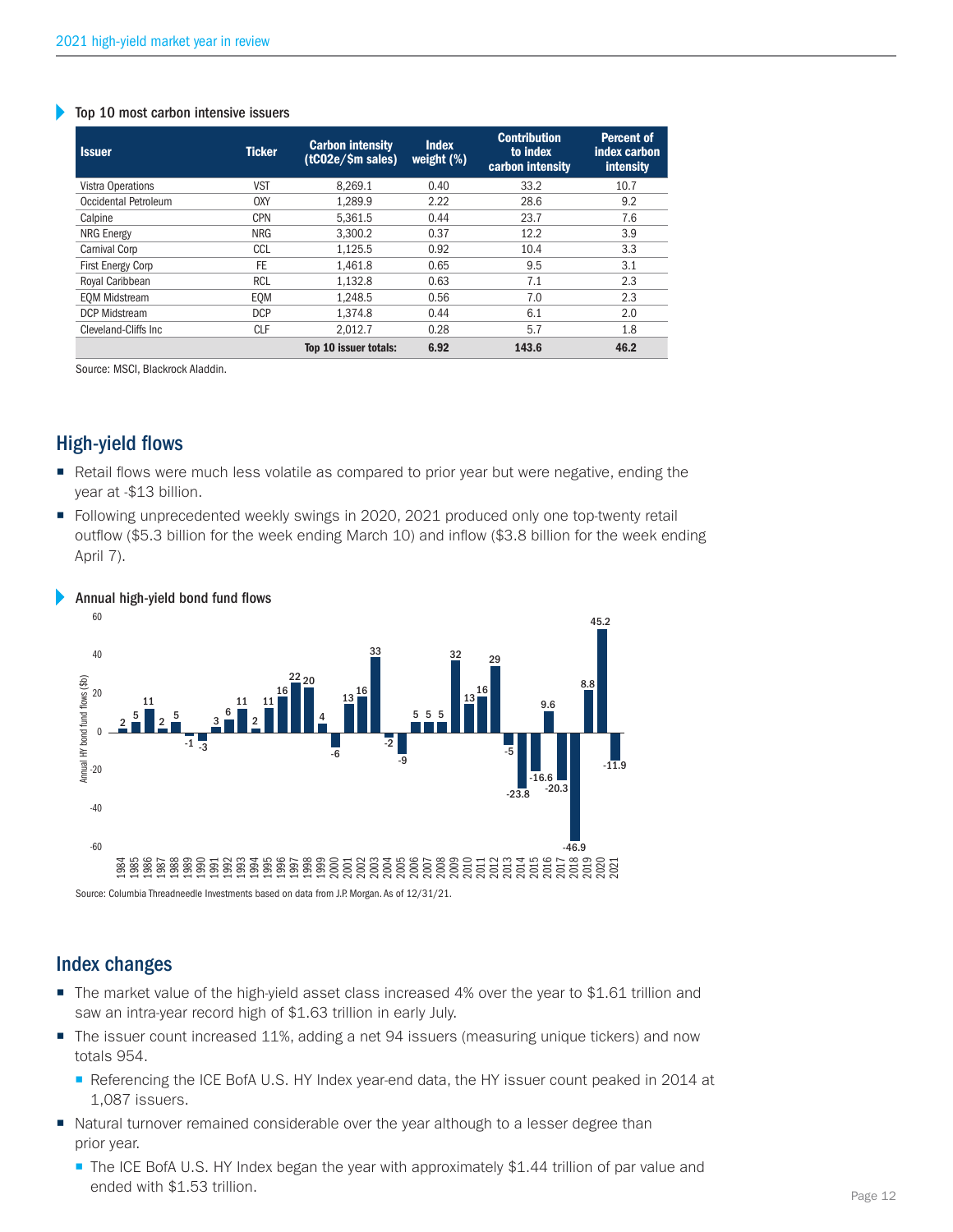- **Throughout the year the market received \$483 billion of new issuance and \$10 billion of** fallen angels. Combined, these two represent approximately 35% of beginning par value, which is significant decline from 2020 levels.
- **These contributions were offset by approximately \$452 billion of calls/tenders/maturities/** rising stars/defaults.
	- Calls/tenders: \$278 billion, maturities: \$5 billion, rising stars: \$59 billion, defaults: \$4 billion.



(ICE BofA U.S. HY Index — \$b)



Past performance is not a guarantee of future results.

(ICE BofA U.S. HY Cash Pay Constrained Index)

- The rating allocation of the high-yield market was relatively stable over the year. The BB portion of the ICE BofA U.S. HY Cash Pay Constrained Index declined to 54% from 56% to begin the year.
- The CCC portion of the market declined to 10.1% from 11.9% over the year.

#### Rating allocation



Source: Columbia Threadneedle Investments based on data from ICE. As of 12/31/21. Past performance is not a guarantee of future results.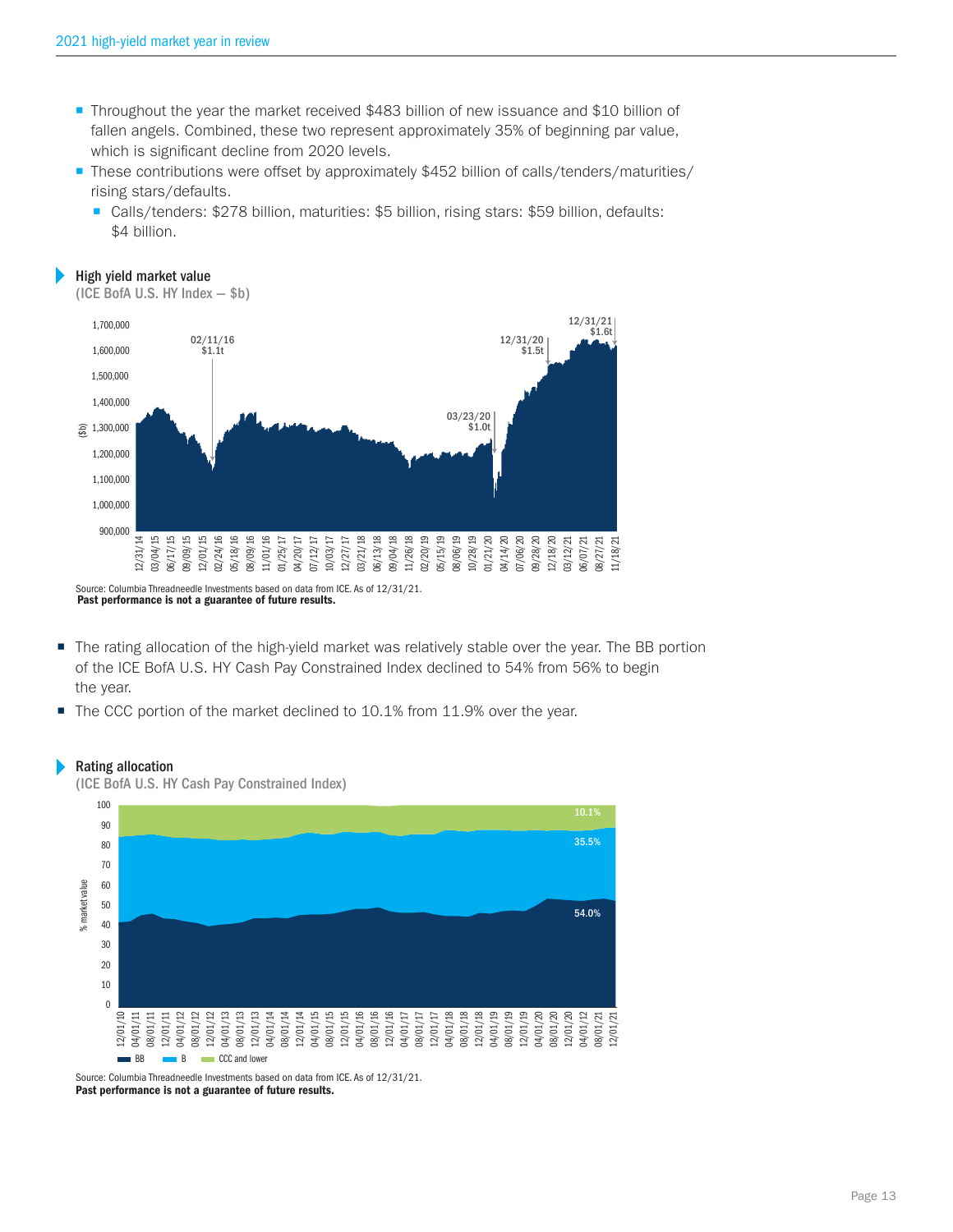- The energy sector changed noticeably over the last two years with many marginal companies defaulting and new fallen angels entering the sector. This was particularly evident within the exploration and production (E&P) subsector, which saw its percentage of BB-rated issuers increase to 76% in 2020 after beginning the year at 39%.
- With \$15 billion of rising stars from E&Ps in 2021, the BB-rated portion declined to 66%. Still well above the prior decade average.
- Also notable, the CCC-rated portion of E&Ps declined to only 0.6% from 6.6% over the course of 2021, primarily driven by rating upgrades.

Energy exploration and production rating allocation

(ICE BofA U.S. HY Energy E&P Index)



- There were fewer notable industry weight changes over the year as compared to prior year:
	- Services saw the largest change with its weight increasing by 166bps over the year. The change was driven not only by new issuance but also by an ICE classification change that moved approximately 60bps of market value from basic industry, largely building materials distributors into services.
	- **Conversely, the largest decline was -1.33% within basic industry which was driven by the ICE** classification change above in addition to two sizeable rising stars in ArcelorMittal (MTNA) and CF Industries (CF).
	- The media sector weight declined by 1.00% with the upgrade of Netflix (NFLX) to investment grade being the most notable driver.
	- **Tech and electronics declined by 0.92% driven primarily by the investment-grade upgrades of** Dell (DELL), Western Digital (WDC) and Verisign (VRSN).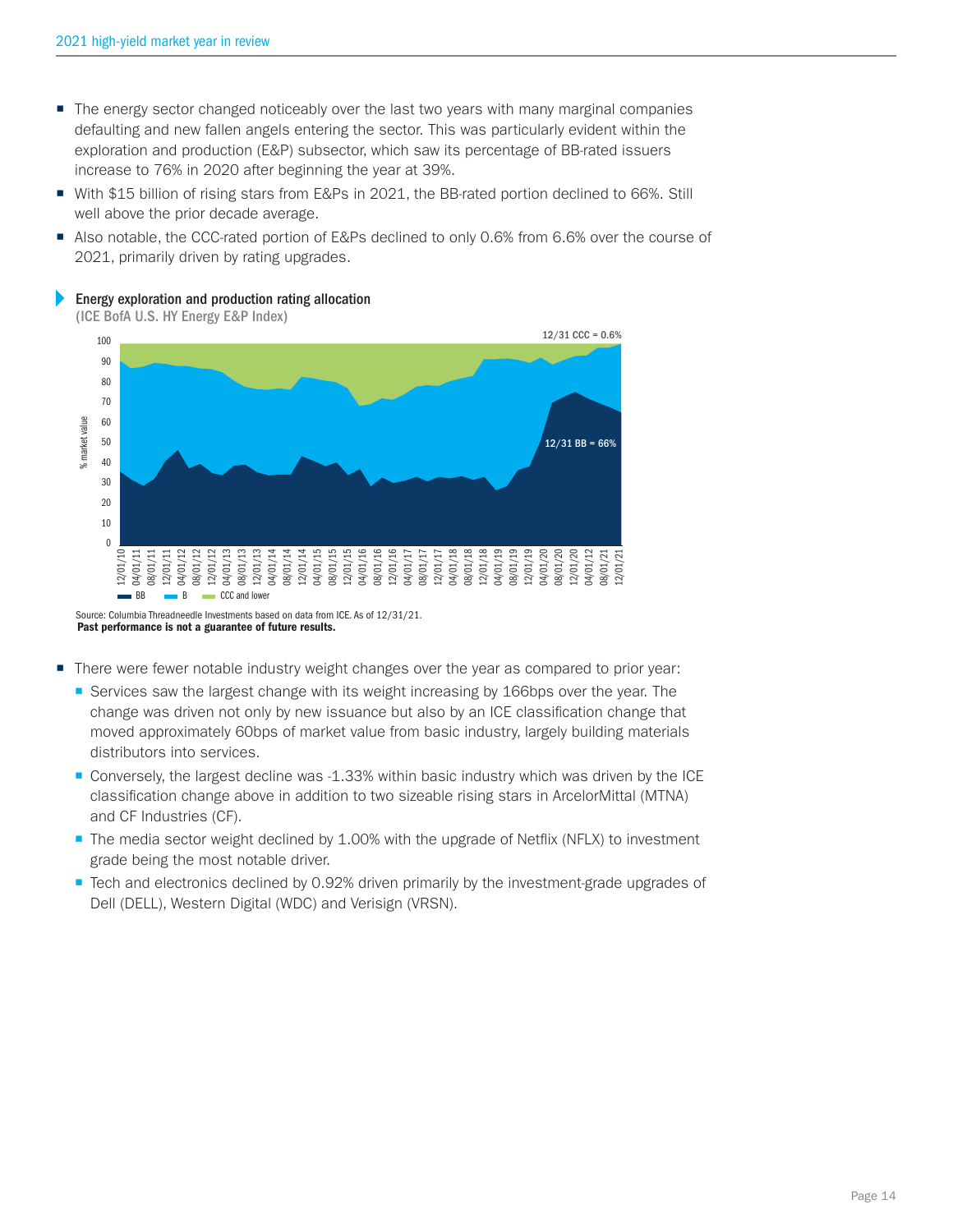#### Industry changes Þ

(ICE BofA U.S. HY Cash Pay Constrained Index)

|                           | Weight % |          |              | Weight %                 |          |          |               |
|---------------------------|----------|----------|--------------|--------------------------|----------|----------|---------------|
| <b>Industry</b>           | 12/31/20 | 12/31/21 | Change       | <b>Industry</b>          | 12/31/20 | 12/31/21 | <b>Change</b> |
| Automotive                | 3.94     | 3.80     | $-0.15$      | Leisure                  | 6.22     | 6.40     | 0.18          |
| <b>Banking</b>            | 1.35     | 1.37     | ➡<br>0.02    | Media                    | 9.35     | 8.36     | $-1.00$       |
| <b>Basic industry</b>     | 9.25     | 7.94     | ₩<br>$-1.31$ | Real estate              | 4.37     | 4.21     | $-0.16$<br>М  |
| Capital goods             | 6.57     | 5.96     | ¥<br>$-0.61$ | Retail                   | 4.94     | 5.27     | 0.33          |
| Consumer goods            | 5.05     | 4.81     | Y<br>$-0.24$ | Services                 | 4.55     | 6.20     | 1.66<br>Ŧ     |
| Energy                    | 13.55    | 13.41    | $-0.15$      | Technology & electronics | 5.13     | 4.21     | $-0.92$       |
| <b>Financial services</b> | 4.14     | 4.94     | ᇱ<br>0.80    | Telecommunications       | 6.66     | 7.08     | ŋ<br>0.41     |
| Healthcare                | 9.05     | 9.97     | г.<br>0.92   | Transportation           | 1.49     | 1.83     | ۰,<br>0.34    |
| Insurance                 | 1.16     | 1.38     | 0.23         | Utility                  | 3.23     | 2.87     | $-0.37$       |

Source: Columbia Threadneedle Investments based on data from ICE. As of 12/31/21.

# COVID impacted sectors

- Despite the emergence of two new COVID-19 variants, delta and omicron in 2021, the additional compensation received by negatively impacted COVID sectors steadily declined over the year. In fact, by the fourth quarter these sectors traded in-line with non-impacted sectors.
- We define COVID sectors as those most directly negatively impacted by the pandemic. They include air transportation, gaming, hotels, recreation and travel and theaters and entertainment. Energy is excluded from both COVID and non-COVID categories.



#### Spread-to-worst: COVID vs. non-COVID sectors Þ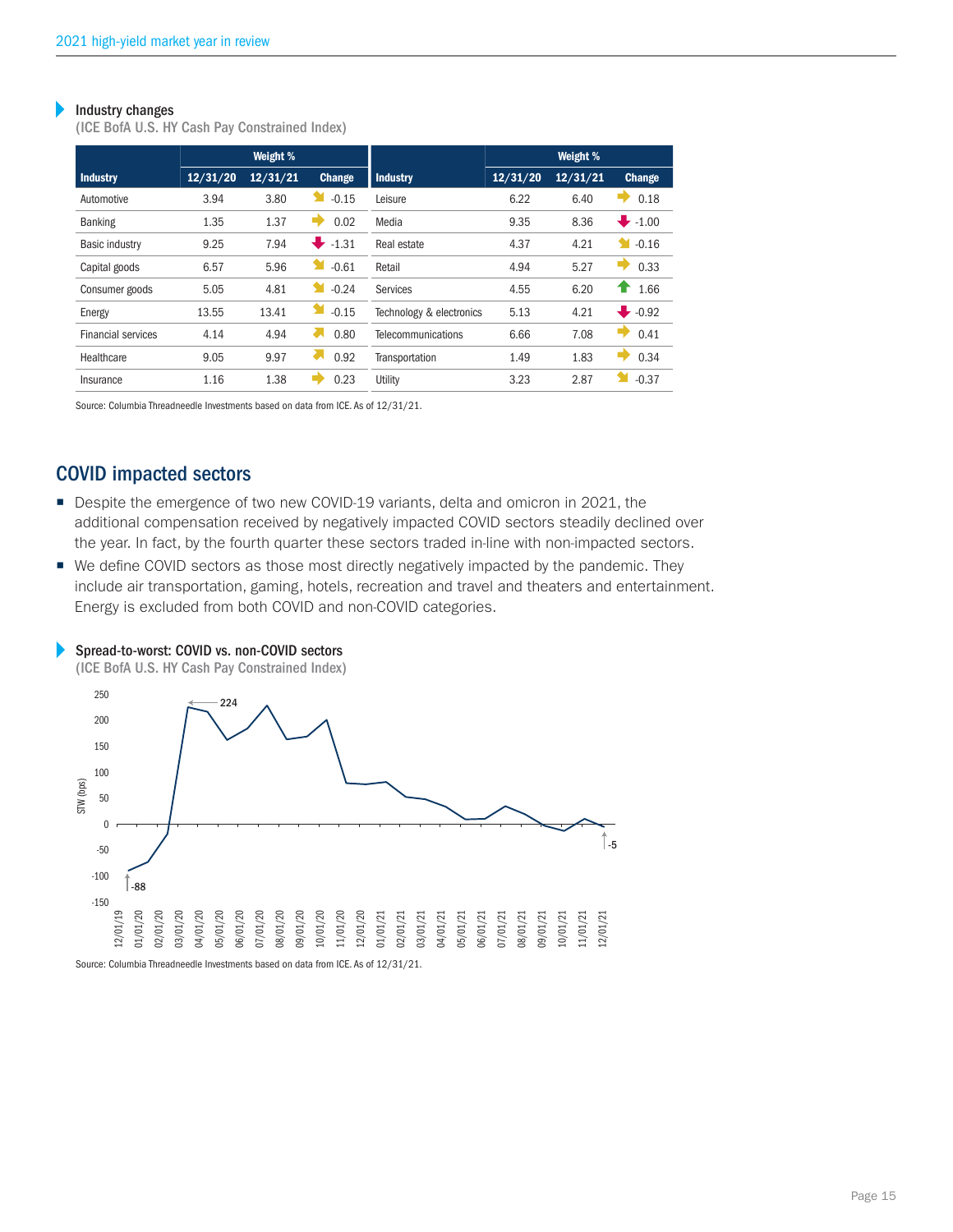Þ

# Spread dispersion, duration and maturity

- Dispersion continued to decline over the first half of the year and generally remained at historically low levels through year end.
- The "tail," as defined by the highest-yielding 300bps of market value, is yielding just under 13% as of 12/31/21, down from 18% at year-end 2020 and 26% at year-end 2019. Tail YTW peaked at 50% in March 2020.



Source: Columbia Threadneedle Investments based on data from ICE. As of 12/31/21.

■ The effective duration of the high-yield market increased approximately 0.4 years over 2021, leaving it in-line with 5- and 10-year averages.



Source: Columbia Threadneedle Investments based on data from ICE. As of 12/31/21.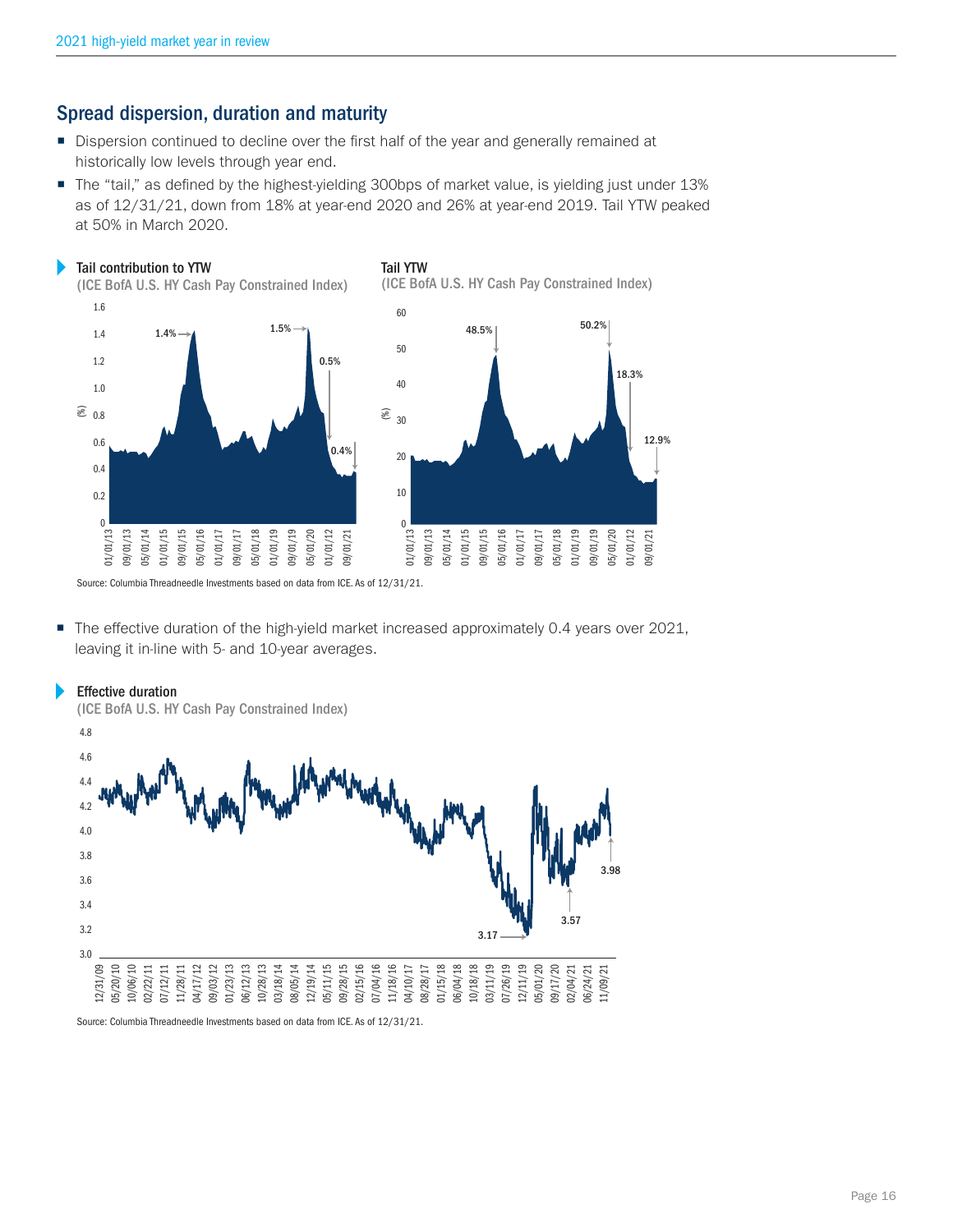The market's years to maturity ended 2021 largely unchanged at 6.5 years, which sits approximately 0.3 years above the 5-year average.

#### Þ Years to maturity

Þ



Source: Columbia Threadneedle Investments based on data from ICE. As of 12/31/21.

- The percentage of total bonds trading above their next call price has receded from all-time highs in part due to refinancing activity and increased interest rates, but remains elevated historically at 51.5%.
	- Adjusting for the approximately 15% of bonds in high yield that are non-callable, approximately 60% of callable bonds are trading above the next call price.



Source: Columbia Threadneedle Investments based on data from Bloomberg. All data as of 12/31/21.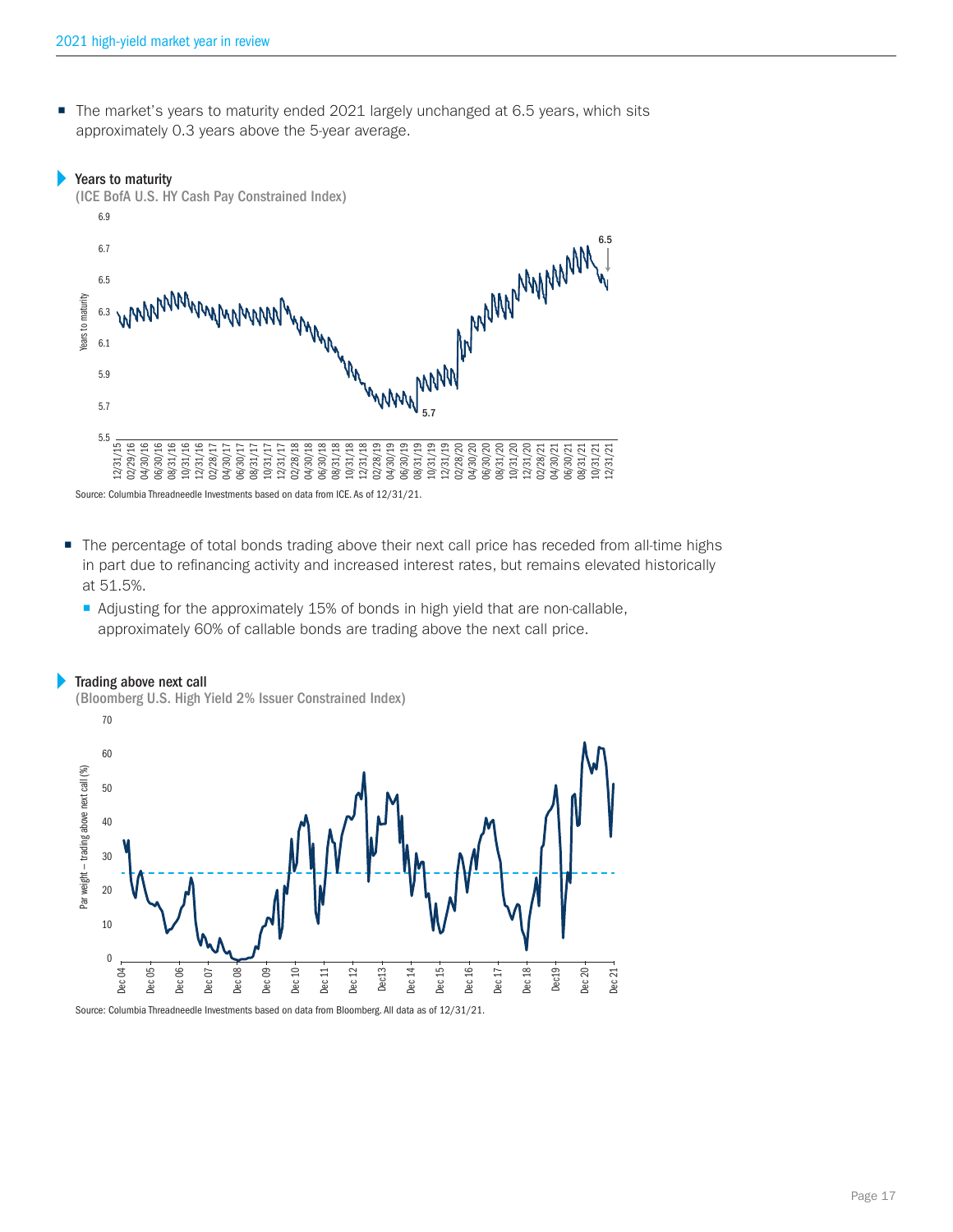# Bank loans

- The Credit Suisse Leveraged Loan Index returned 5.40%, slightly outperforming the ICE BofA U.S. HY CP Constrained Index return of 5.28%.
- Some of that outperformance is attributable to reduced impacts from interest rates but also due to a lower rated constituency. This was offset somewhat by the loan market having a smaller weight in the energy sector.

#### Þ Leveraged loan return summary (%)\*

| __          | _______ |      |            |            |
|-------------|---------|------|------------|------------|
|             |         | ВB   |            | <b>CCC</b> |
| 2021 return | 5.40    | 2.89 | <b>Б</b> 1 | 14.60      |
|             |         |      |            |            |

#### By industry

| <b>Top performers</b> |      |                   | <b>Bottom performers</b> |  |  |
|-----------------------|------|-------------------|--------------------------|--|--|
| Energy                | 14.0 | <b>Utilities</b>  | 1.7                      |  |  |
| Metals/minerals       | 12.4 | Food/tobacco      | 3.3                      |  |  |
| Consumer non-durables | 7.3  | Media/telecom     | 4.1                      |  |  |
| Gaming/leisure        | 6.9  | <b>Financials</b> | 4.2                      |  |  |
| Manufacturing         | 6.7  | Housing           | 4.4                      |  |  |

\*Referencing the Credit Suisse Leveraged Loan Index.

Past performance is not a guarantee of future results.

- The comparability of yields in loans versus high yield is lower than in the past.
	- The loan market is lower rated from a credit perspective, there are substantial mismatches in industry composition (energy, technology, and services being meaningful examples), and the overlap of issuers is only about 25% by issuers but closer to 35% by market value.
- For reference, we have included a high-level rating, industry and issuer overlap comparison of the U.S. high yield and bank/leveraged loan markets (data as of 10/31/21).

#### Þ Comparison of U.S. high yield and U.S. leveraged loan markets (%)

|                                | ICE U.S. HY<br><b>Constrained</b> | <b>Credit Suisse</b><br>Lev. Loan |                            | <b>ICE U.S. HY</b><br><b>Constrained</b> | <b>Credit Suisse</b><br>Lev. Loan |
|--------------------------------|-----------------------------------|-----------------------------------|----------------------------|------------------------------------------|-----------------------------------|
| <b>BB</b>                      | 55.28                             | 20.76                             | Automotive                 | 3.85                                     | 2.42                              |
| B                              | 33.75                             | 70.60                             | <b>Basic industry</b>      | 7.89                                     | 10.30                             |
| CCC and below                  | 10.97                             | 6.32                              | Capital goods              | 5.99                                     | 7.18                              |
| <b>NR</b>                      | 0.00                              | 2.32                              | Consumer goods             | 5.06                                     | 7.07                              |
|                                |                                   |                                   | Energy                     | 13.84                                    | 2.58                              |
|                                |                                   |                                   | Financial services/banking | 7.44                                     | 6.95                              |
| <b>Issuer overlap</b>          |                                   |                                   | Healthcare                 | 9.78                                     | 12.89                             |
| Market value weighted overlap  |                                   |                                   | Media                      | 7.78                                     | 3.93                              |
| CS LL index                    | 38.2                              |                                   | Transportation             | 1.79                                     | 1.13                              |
| ICE BofA U.S. HY               | 32.5                              |                                   | Real estate                | 4.25                                     | 0.00                              |
|                                |                                   |                                   | Retail                     | 5.14                                     | 2.80                              |
| <b>Issuer weighted overlap</b> |                                   |                                   | Leisure                    | 6.55                                     | 5.25                              |
|                                |                                   |                                   | <b>Services</b>            | 6.03                                     | 11.65                             |
| Common issuers                 | 285                               |                                   | Telco                      | 7.35                                     | 9.00                              |
|                                |                                   |                                   | <b>Tech</b>                | 4.24                                     | 14.57                             |
| CS LL index                    | 21.2                              |                                   | Utility                    | 3.02                                     | 2.28                              |
| ICE BofA U.S. HY               | 29.6                              |                                   | Total                      | 100.00                                   | 100.00                            |

Source: ICE, Credit Suisse.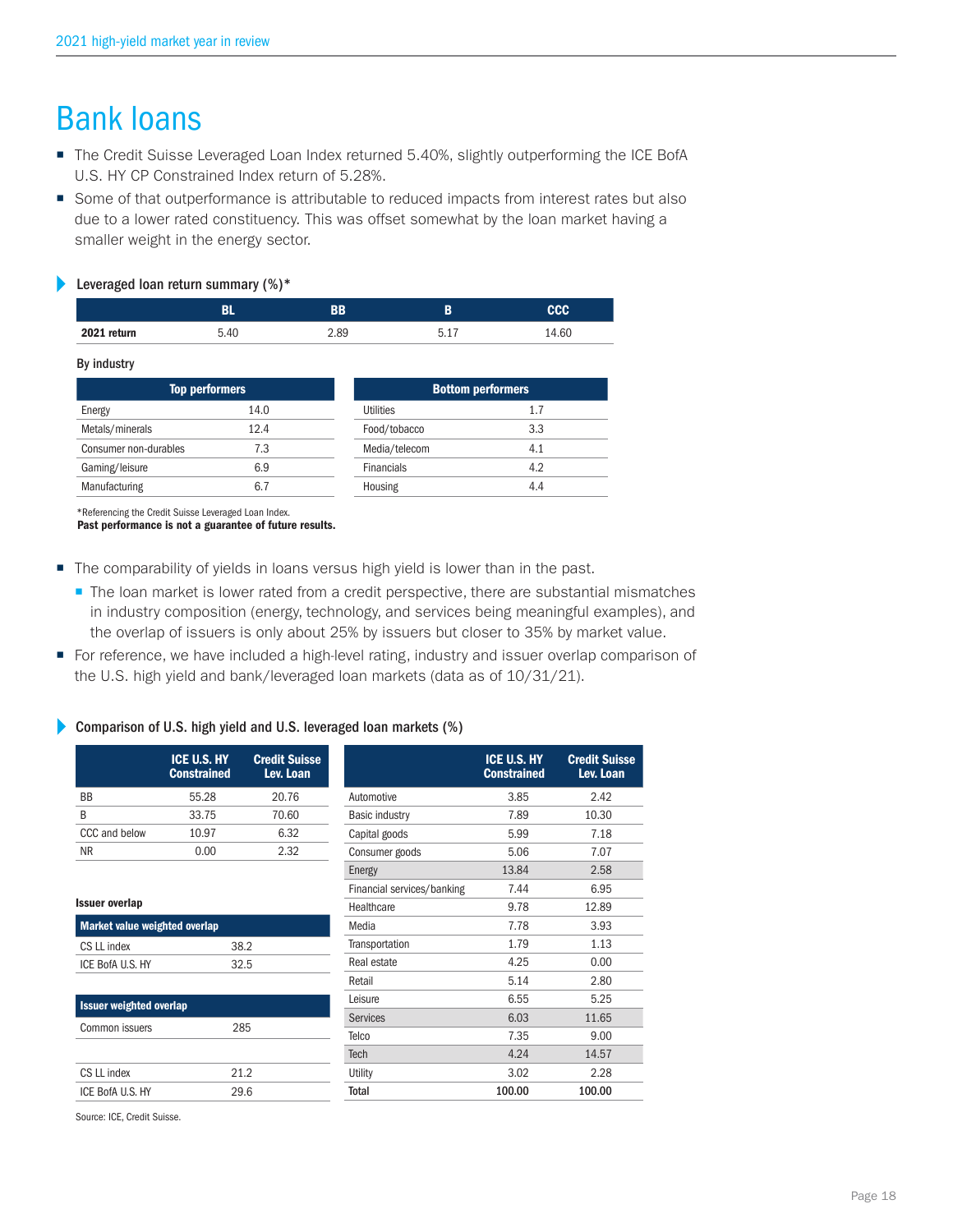# Investment grade bonds/other

## Other fixed-income 2021 returns (%)

| Investment grade* | $-0.95$ | 10-year treasury**               | $-3.51$ |
|-------------------|---------|----------------------------------|---------|
| <b>AAA</b>        | $-2.38$ | <b>Bloomberg U.S. Agg</b>        | $-1.54$ |
| AA                | $-1.44$ | <b>Bloomberg Global Agg</b>      | $-4.71$ |
| A                 | $-1.77$ | JPM EM Corporate                 | $-0.65$ |
| <b>BBB</b>        | $-0.19$ | <b>ICE BofAML Euro HY Const.</b> | 3.40    |

\* Referencing the ICE BofAML U.S. Corporate Index.

\*\* Citi 10-year Treasury Index. Past performance is not a guarantee of future results.

- Investment-grade bonds returned -0.95%, with the BBB-rated portion of the market outperforming amidst the interest rate move.
- European currency high yield (referencing the ICE BofA European Currency HY Constrained Index, HPC0) underperformed relative to U.S. high yield driven both by much lower energy sector weight (4.2%) and lower energy total return (2.13%) as compared to USD issuers.